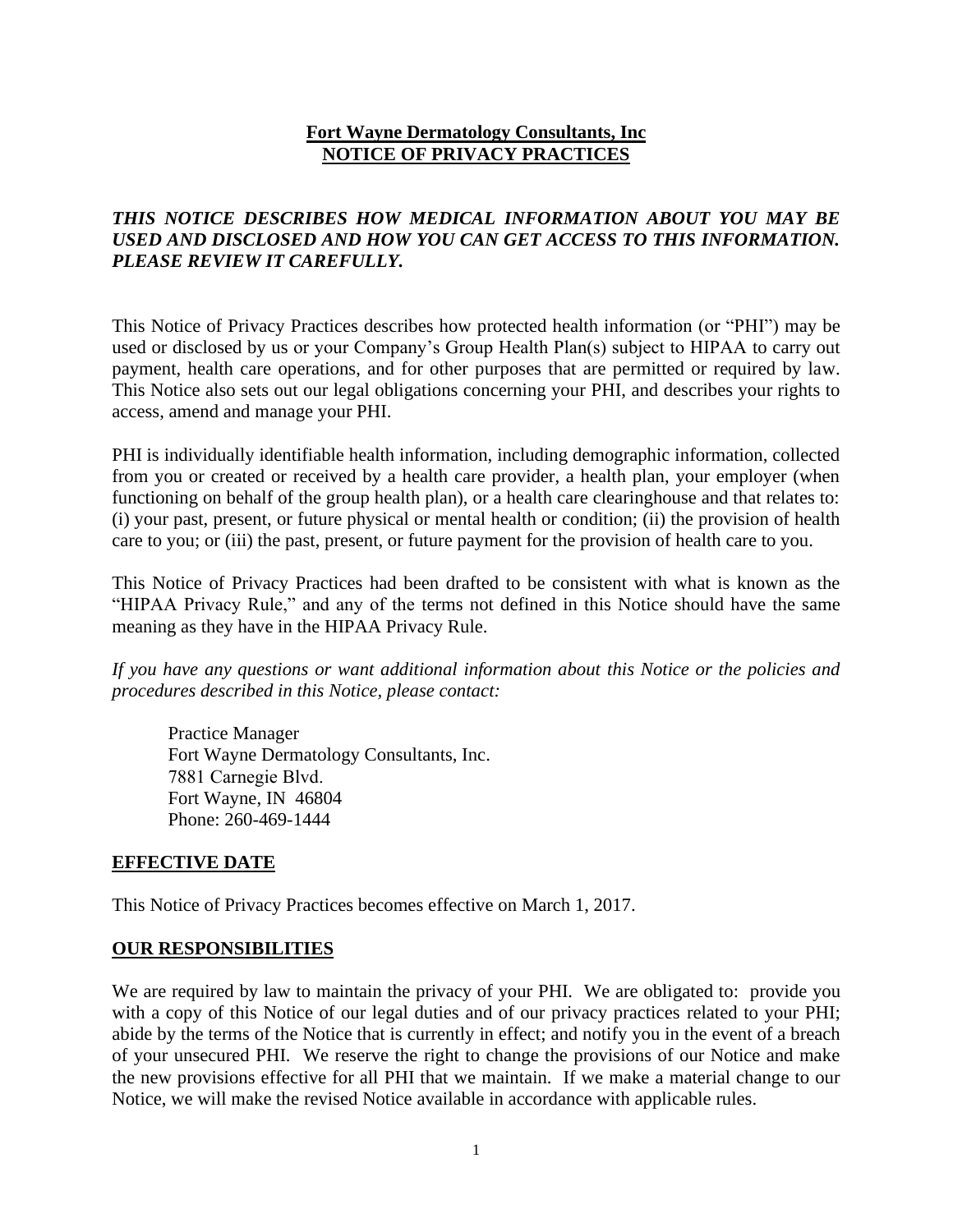### **Permissible Uses and Disclosures of PHI**

The following is a description of how we are most likely to use and/or disclose your PHI.

## ▪ *Payment and Health Care Operations*

We have the right to use and disclose your PHI for all activities that are included within the definitions of "payment" and "health care operations" as set out in 45 C.F.R. § 164.501 (this provision is a part of the HIPAA Privacy Rule). We have not listed in this Notice all of the activities included within these definitions, so please refer to 45 C.F.R. § 164.501 for a complete list.

➢ *Payment*

We will use or disclose your PHI to pay claims for services provided to you and to obtain stop-loss reimbursements or to otherwise fulfill our responsibilities for coverage and providing benefits. For example, we may disclose your PHI when a provider requests information regarding your eligibility for coverage under our health plan, or we may use your information to determine if a treatment that you received was medically necessary.

➢ *Health Care Operations*

We will use or disclose your PHI to support our business functions. These functions include, but are not limited to: quality assessment and improvement, reviewing provider performance, licensing, stop-loss underwriting, business planning, and business development. For example, we may use or disclose your PHI: (i) to provide you with information about a disease management program; (ii) to respond to a customer service inquiry from you; or (iii) in connection with fraud and abuse detection and compliance programs.

### **Other Permissible Uses and Disclosures of PHI**

The following is a description of other possible ways in which we may (and are permitted to) use and/or disclose your PHI.

▪ *Required by Law*

We may use or disclose your PHI to the extent the law requires the use or disclosure. When used in this Notice, "required by law" is defined as it is in the HIPAA Privacy Rule. For example, we may disclose your PHI when required by national security laws or public health disclosure laws.

### ▪ *Public Health Activities*

We may use or disclose your PHI for public health activities that are permitted or required by law. For example, we may use or disclose information for the purpose of preventing or controlling disease, injury, or disability, or we may disclose such information to a public health authority authorized to receive reports of child abuse or neglect. We also may disclose PHI, if directed by a public health authority, to a foreign government agency that is collaborating with the public health authority.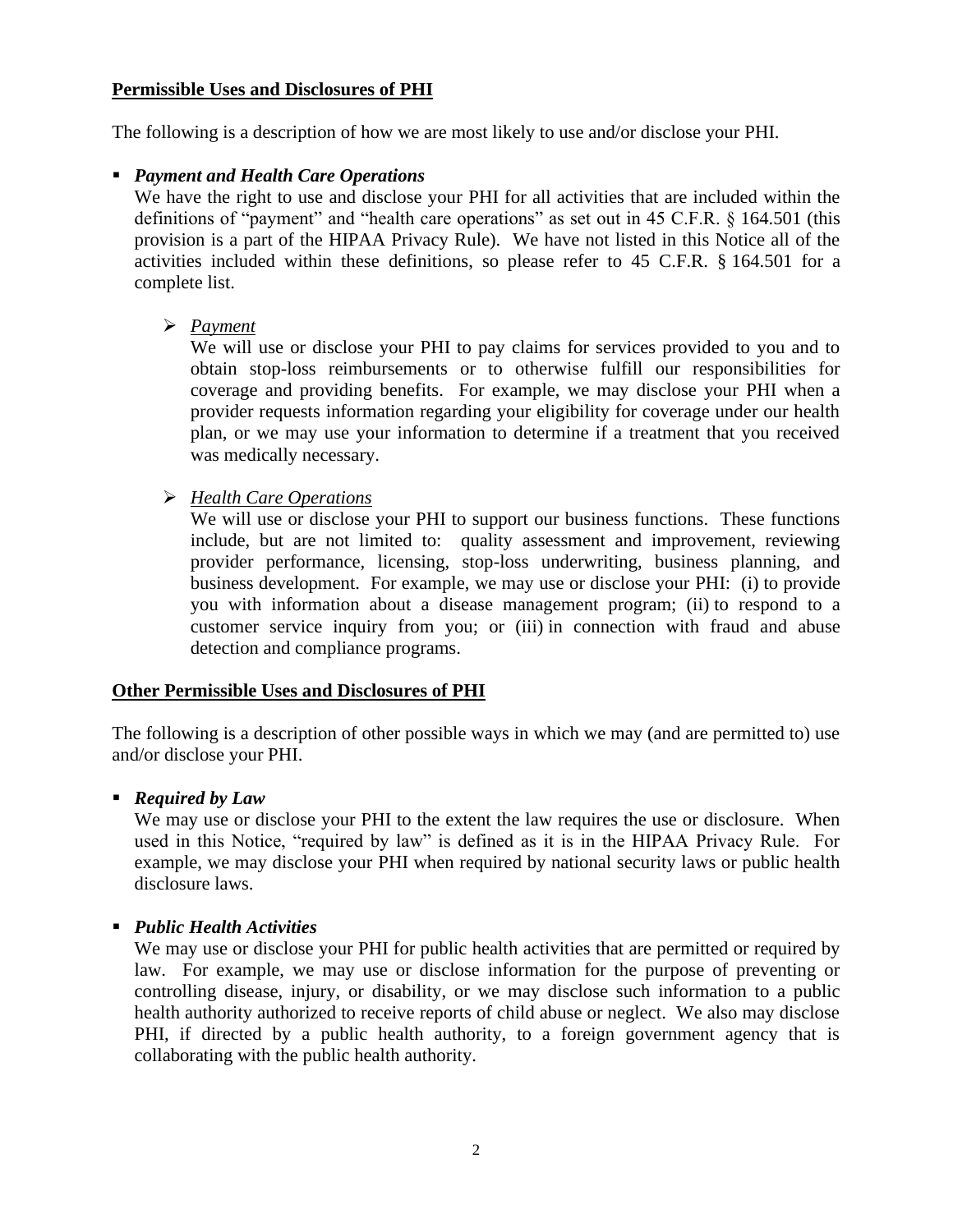### ▪ *Health Oversight Activities*

We may disclose your PHI to a health oversight agency for activities authorized by law, such as: audits; investigations; inspections; licensure or disciplinary actions; or civil, administrative, or criminal proceedings or actions. Oversight agencies seeking this information include government agencies that oversee: (i) the health care system; (ii) government benefit programs; (iii) other government regulatory programs; and (iv) compliance with civil rights laws.

## ■ *Abuse or Neglect*

We may disclose your PHI to a government authority that is authorized by law to receive reports of abuse, neglect, or domestic violence. Additionally, as required by law, we may disclose to a governmental entity authorized to receive such information your PHI if we believe that you have been a victim of abuse, neglect, or domestic violence.

### ▪ *Legal Proceedings*

We may disclose your PHI: (i) in the course of any judicial or administrative proceeding; (ii) in response to an order of a court or administrative tribunal (to the extent such disclosure is expressly authorized); and (iii) in response to a subpoena, a discovery request, or other lawful process, once we have met all administrative requirements of the HIPAA Privacy Rule. For example, we may disclose your PHI in response to a subpoena for such information, but only after we first meet certain conditions required by the HIPAA Privacy Rule.

## ▪ *Law Enforcement*

Under certain conditions, we also may disclose your PHI to law enforcement officials. For example, some of the reasons for such a disclosure may include, but not be limited to: (i) it is required by law or some other legal process; (ii) it is necessary to locate or identify a suspect, fugitive, material witness, or missing person; and (iii) it is necessary to provide evidence of a crime that occurred on our premises.

▪ *Coroners, Medical Examiners, Funeral Directors; Organ Donation Organizations*

We may disclose PHI to a coroner or medical examiner for purposes of identifying a deceased person, determining a cause of death, or for the coroner or medical examiner to perform other duties authorized by law. We also may disclose, as authorized by law, information to funeral directors so that they may carry out their duties. Further, we may disclose PHI to organizations that handle organ, eye, or tissue donation and transplantation.

### ▪ *Research*

We may disclose your PHI to researchers when an institutional review board or privacy board has: (i) reviewed the research proposal and established protocols to ensure the privacy of the information; and (ii) approved the research.

## ■ *To Prevent a Serious Threat to Health or Safety*

Consistent with applicable federal and state laws, we may disclose your PHI if we believe that the disclosure is necessary to prevent or lessen a serious and imminent threat to the health or safety of a person or the public. We also may disclose PHI if it is necessary for law enforcement authorities to identify or apprehend an individual.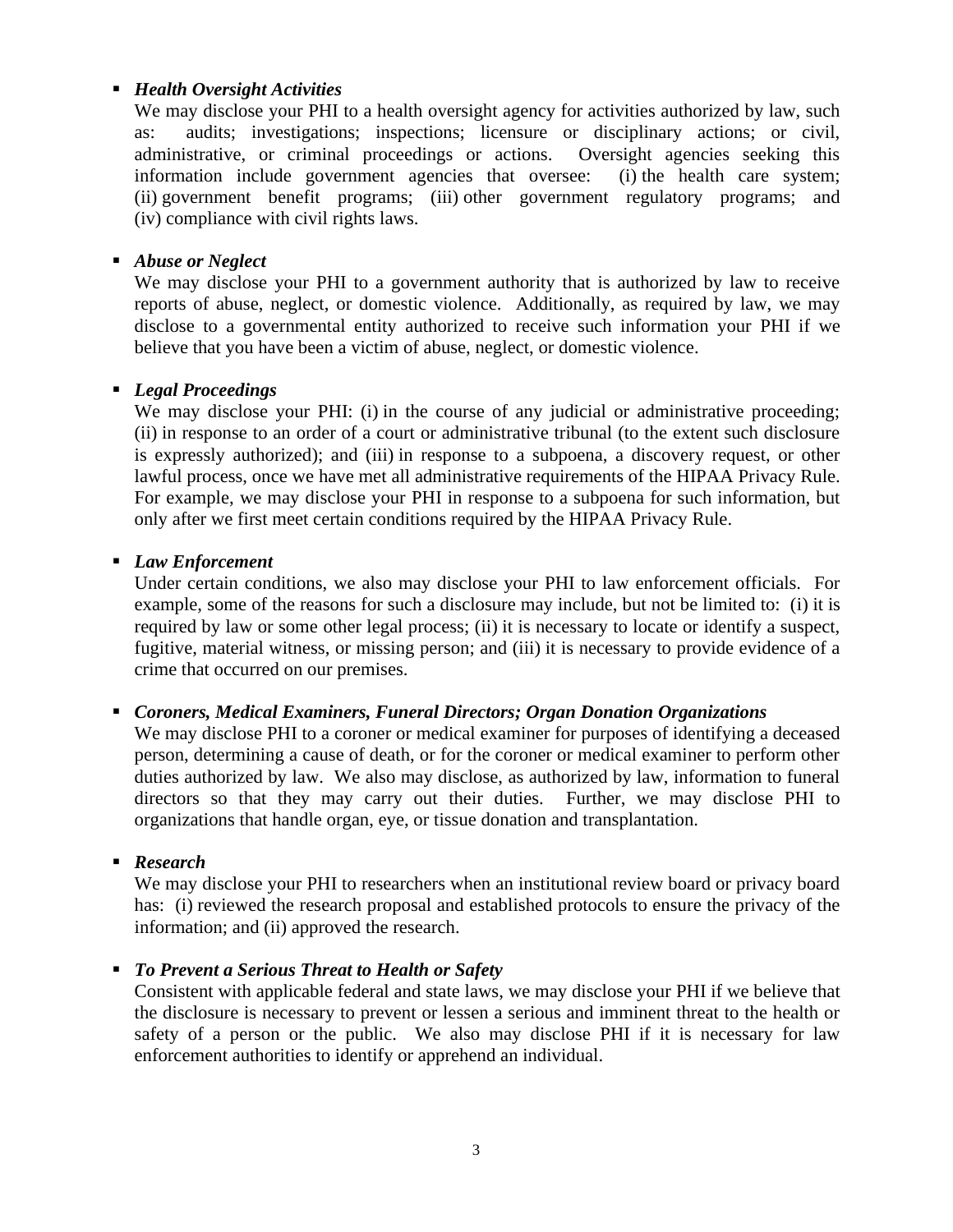### ▪ *Military Activity and National Security, Protective Services*

Under certain conditions, we may disclose your PHI if you are, or were, Armed Forces personnel for activities deemed necessary by appropriate military command authorities. If you are a member of foreign military service, we may disclose, in certain circumstances, your information to the foreign military authority. We also may disclose your PHI to authorized federal officials for conducting national security and intelligence activities, and for the protection of the President, other authorized persons, or heads of state.

### ■ *Inmates*

If you are an inmate of a correctional institution, we may disclose your PHI to the correctional institution or to a law enforcement official for: (i) the institution to provide health care to you; (ii) your health and safety and the health and safety of others; or (iii) the safety and security of the correctional institution.

## ▪ *Workers' Compensation*

We may disclose your PHI to comply with workers' compensation laws and other similar programs that provide benefits for work-related injuries or illnesses.

## ▪ *Emergency Situations*

We may disclose your PHI in an emergency situation, or if you are incapacitated or not present, to a family member, close personal friend, authorized disaster relief agency, or any other person previous identified by you. We will use professional judgment and experience to determine if the disclosure is in your best interests. If the disclosure is in your best interest, we will disclose only the PHI that is directly relevant to the person's involvement in your care.

### ▪ *Fundraising Activities*

We may use or disclose your PHI for fundraising activities, such as raising money for a charitable foundation or similar entity to help finance its activities. If we do contact you for fundraising activities, we will give you the opportunity to opt-out, or stop, receiving such communications in the future.

## ▪ *Group Health Plan Disclosures*

We may disclose your PHI to a sponsor of the group health plan – such as an employer or other entity – that is providing a health care program to you. We can disclose your PHI to that entity if that entity has contracted with us to administer your health care program on its behalf.

## ▪ *Underwriting Purposes*

We may use or disclose your PHI for underwriting purposes, such as to make a determination about a coverage application or request. If we do use or disclose your PHI for underwriting purposes, we are prohibited from using or disclosing in the underwriting process your PHI that is genetic information.

### ▪ *Others Involved in Your Health Care*

Using our best judgment, we may make your PHI known to a family member, other relative, close personal friend or other personal representative that you identify. Such a use will be based on how involved the person is in your care, or payment that relates to your care. We may release information to parents or guardians, if allowed by law.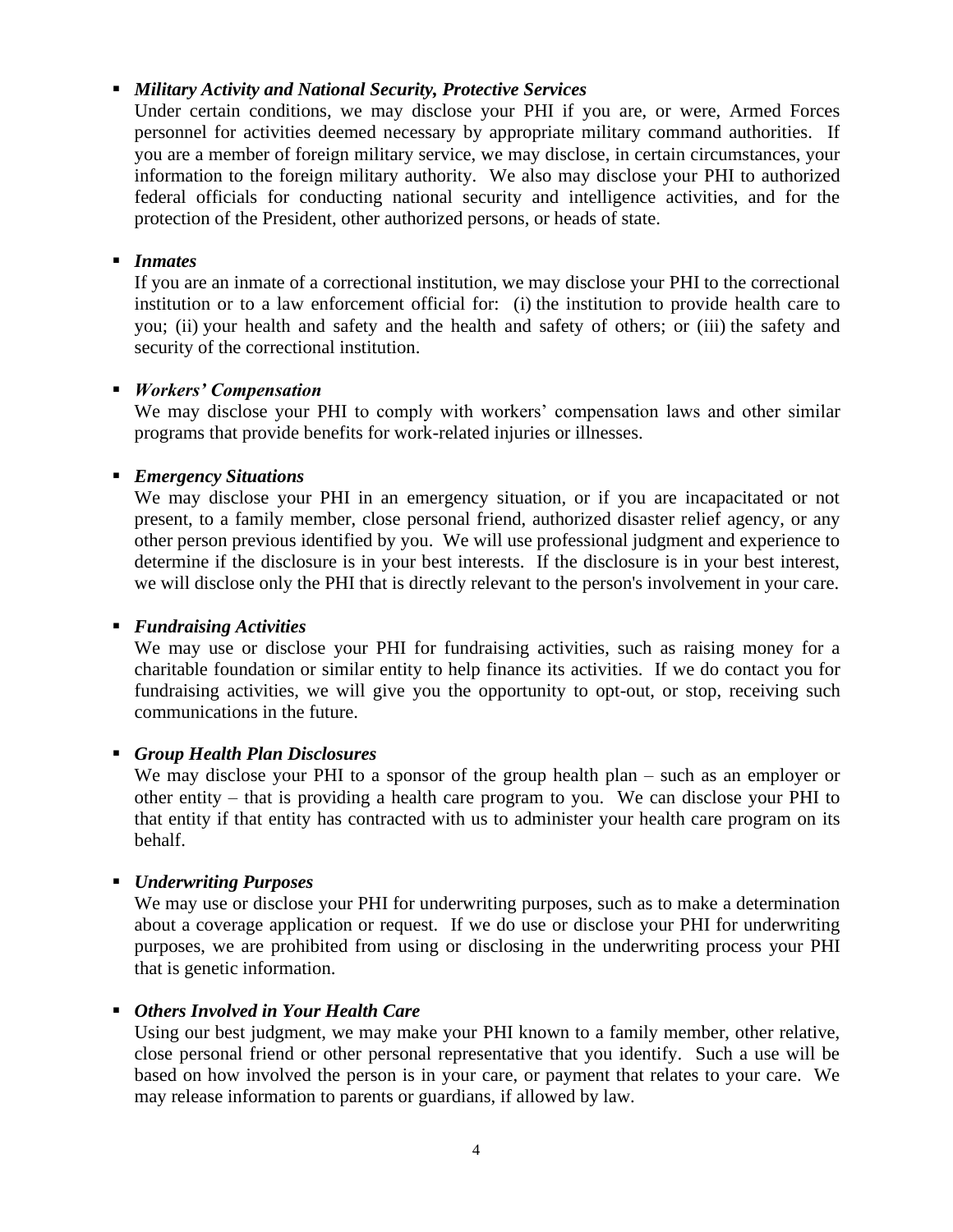If you are not present or able to agree to these disclosures of your PHI, then, using our professional judgment, we may determine whether the disclosure is in your best interest.

## **Uses and Disclosures of Your PHI that Require Your Authorization**

### *Psychotherapy Notes*

We will request your written authorization to use or disclose any of your psychotherapy notes that we may have on file with limited exception, such as for certain treatment, payment or health care operation functions.

We will not sell any PHI, or use PHI, for marketing or fundraising purposes without your written authorization.

Other uses and disclosures of your PHI that are not described above will be made only with your written authorization. If you provide us with such an authorization, you may revoke the authorization in writing, and this revocation will be effective for future uses and disclosures of PHI. However, the revocation will not be effective for information that we already have used or disclosed, relying on the authorization.

## **Required Disclosures of Your PHI**

The following is a description of disclosures that we are required by law to make.

- *Disclosures to the Secretary of the U.S. Department of Health and Human Services* We are required to disclose your PHI to the Secretary of the U.S. Department of Health and Human Services when the Secretary is investigating or determining our compliance with the HIPAA Privacy Rule.
- *Disclosures to You*

We are required to disclose to you most of your PHI in a "designated record set" when you request access to this information. Generally, a "designated record set" contains medical and billing records, as well as other records that are used to make decisions about your health care benefits. We also are required to provide, upon your request, an accounting of most disclosures of your PHI that are for reasons other than payment and health care operations and are not disclosed through a signed authorization.

We will disclose your PHI to an individual who has been designated by you as your personal representative and who has qualified for such designation in accordance with relevant state law. However, before we will disclose PHI to such a person, you must submit a written notice of his/her designation, along with the documentation that supports his/her qualification (such as a power of attorney).

*Even if you designate a personal representative*, the HIPAA Privacy Rule permits us to elect not to treat the person as your personal representative if we have a reasonable belief that: (i) you have been, or may be, subjected to domestic violence, abuse, or neglect by such person; (ii) treating such person as your personal representative could endanger you; or (iii) we determine, in the exercise of our professional judgment, that it is not in your best interest to treat the person as your personal representative.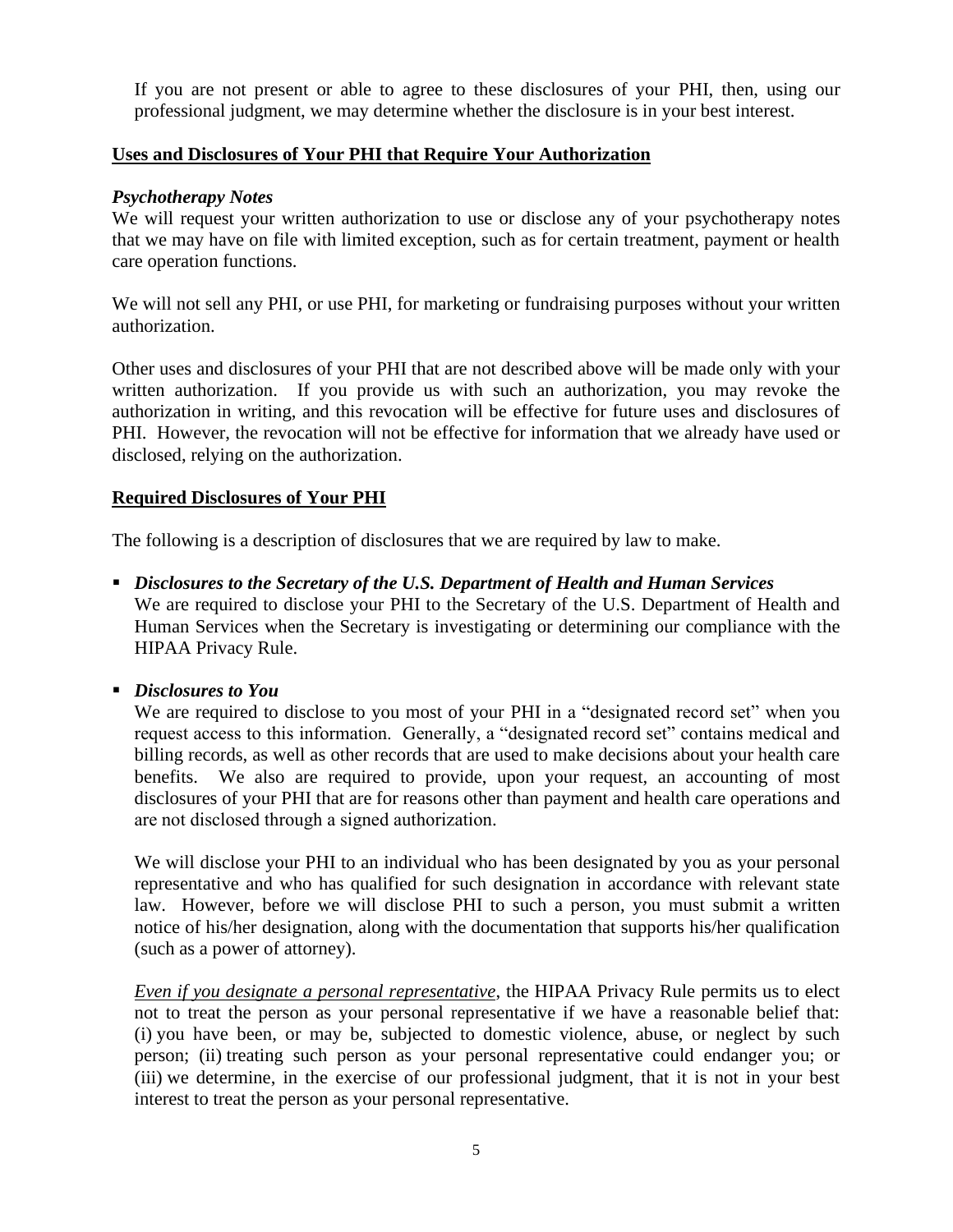### ▪ *Business Associates*

We contract with individuals and entities (Business Associates) to perform various functions on our behalf or to provide certain types of services. To perform these functions or to provide the services, our Business Associates will receive, create, maintain, use, or disclose PHI, but only after we require the Business Associates to agree in writing to contract terms designed to appropriately safeguard your information. For example, we may disclose your PHI to a Business Associate to administer claims or to provide member service support, utilization management, subrogation, or pharmacy benefit management. Examples of our business associates would be our Third Party Administrator, Pro-Claim Plus, Inc., which will be handling many of the functions in connection with the operation of our Group Health Plan; the retail pharmacy; and the mail order pharmacy.

## ▪ *Other Covered Entities*

We may use or disclose your PHI to assist health care providers in connection with their treatment or payment activities, or to assist other covered entities in connection with payment activities and certain health care operations. For example, we may disclose your PHI to a health care provider when needed by the provider to render treatment to you, and we may disclose PHI to another covered entity to conduct health care operations in the areas of quality assurance and improvement activities, or accreditation, certification, licensing or credentialing. This also means that we may disclose or share your PHI with other insurance carriers in order to coordinate benefits, if you or your family members have coverage through another carrier.

### ▪ *Plan Sponsor*

We may disclose your PHI to the plan sponsor of the Group Health Plan for purposes of plan administration or pursuant to an authorization request signed by you.

### **Potential Impact of State Law**

The HIPAA Privacy Rule regulations generally do not "preempt" (or take precedence over) state privacy or other applicable laws that provide individuals greater privacy protections. As a result, to the extent state law applies, the privacy laws of a particular state, or other federal laws, rather than the HIPAA Privacy Rule regulations, might impose a privacy standard under which we will be required to operate. For example, where such laws have been enacted, we will follow more stringent state privacy laws that relate to uses and disclosures of PHI concerning HIV or AIDS, mental health, substance abuse/chemical dependency, genetic testing, reproductive rights, etc.

## **YOUR RIGHTS**

The following is a description of your rights with respect to your PHI.

### ▪ *Right to Request a Restriction*

You have the right to request a restriction on the PHI we use or disclose about you for payment or health care operations. *We are not required to agree to any restriction that you may request.* If we do agree to the restriction, we will comply with the restriction unless the information is needed to provide emergency treatment to you. You may request a restriction by contacting the designated contact listed on the first page of this Notice. It is important that you direct your request for restriction to the designated contact so that we can begin to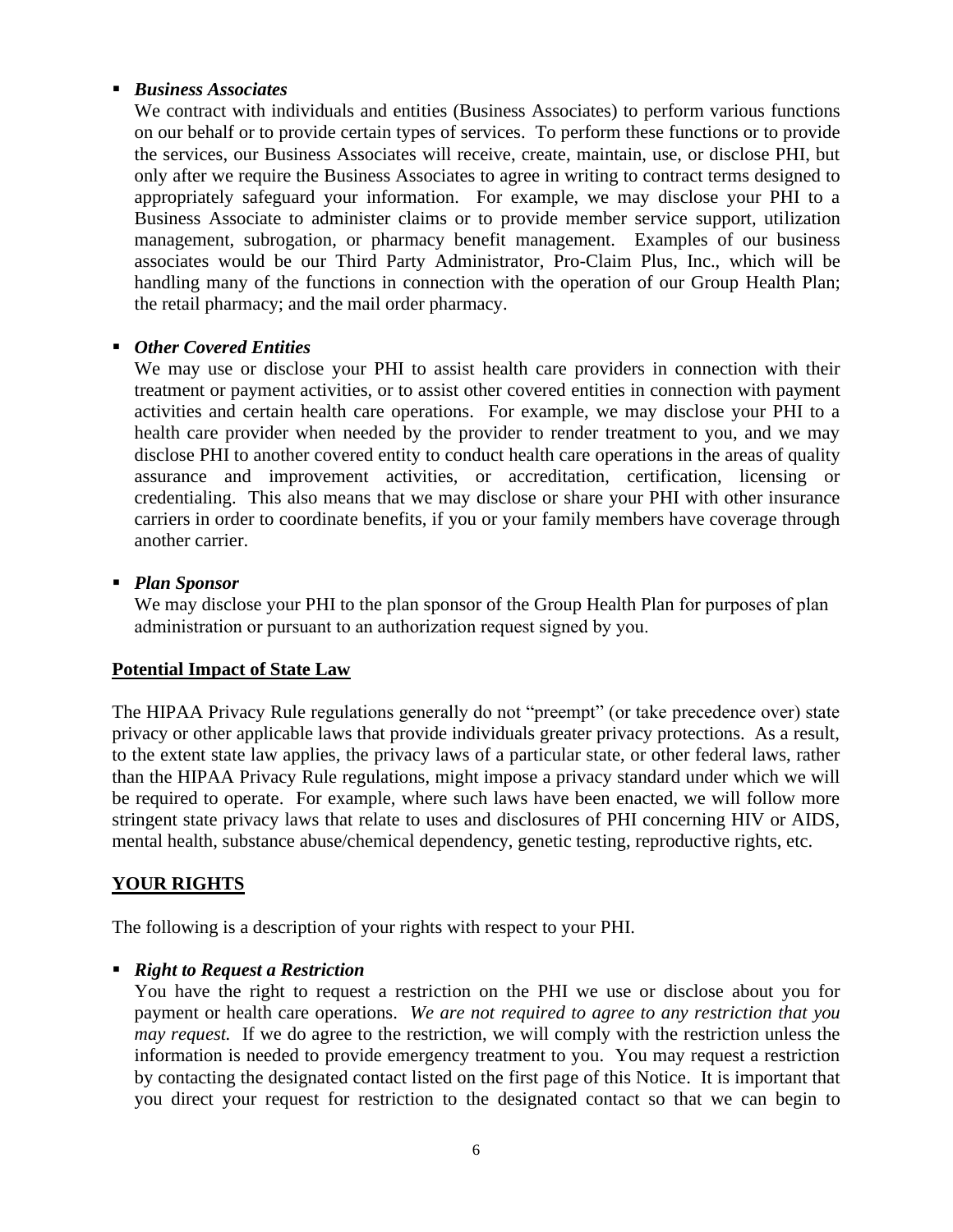process your request. Requests sent to persons or offices other than the designated contact might delay processing the request.

We will want to receive this information in writing and will instruct you where to send your request when you call. In your request, please tell us: (1) the information whose disclosure you want to limit; and (2) how you want to limit our use and/or disclosure of the information.

## ▪ *Right to Request Confidential Communications*

If you believe that a disclosure of all or part of your PHI may endanger you, you may request that we communicate with you regarding your information in an alternative manner or at an alternative location. For example, you may ask that we only contact you at your work address or via your work e-mail.

You may request a restriction by contacting the designated contact listed on the first page of this Notice. It is important that you direct your request for confidential communications to the designated contact so that we can begin to process your request. Requests sent to persons or offices other than the one indicated might delay processing the request.

We will want to receive this information in writing and will instruct you where to send your written request when you call. In your request, please tell us: (1) that you want us to communicate your PHI with you in an alternative manner or at an alternative location; and (2) that the disclosure of all or part of the PHI in a manner inconsistent with your instructions would put you in danger.

We will accommodate a request for confidential communications that is reasonable and that states that the disclosure of all or part of your PHI could endanger you. As permitted by the HIPAA Privacy Rule, "reasonableness" will (and is permitted to) include, when appropriate, making alternate arrangements regarding payment.

Accordingly, as a condition of granting your request, you will be required to provide us information concerning how payment will be handled. For example, if you submit a claim for payment, state or federal law (or our own contractual obligations) may require that we disclose certain financial claim information to the plan participant (*e.g.,* an Explanation of Benefits, or "EOB"). *Unless* you have made other payment arrangements, the EOB (in which your PHI might be included) will be released to the plan participant.

Once we receive all of the information for such a request (along with the instructions for handling future communications), the request will be processed usually within two business days.

Prior to receiving the information necessary for this request, or during the time it takes to process it, PHI might be disclosed (such as through an EOB). Therefore, it is extremely important that you contact the designated contact listed on the first page of this Notice as soon as you determine that you need to restrict disclosures of your PHI.

If you terminate your request for confidential communications, the restriction will be removed for your entire PHI that we hold, including PHI that was previously protected. Therefore, you should not terminate a request for confidential communications if you remain concerned that disclosure of your PHI will endanger you.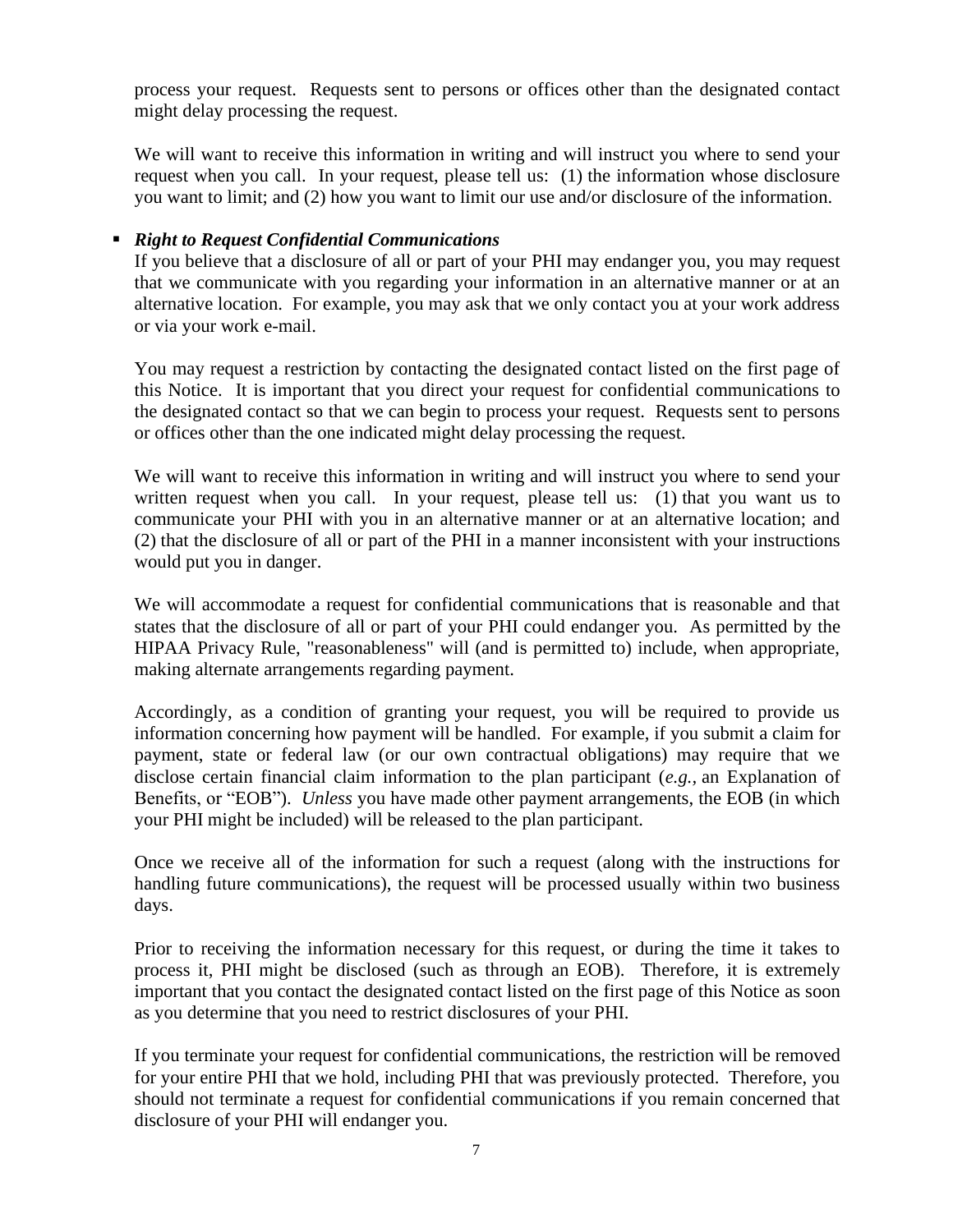## ▪ *Right to Inspect and Copy*

You have the right to inspect and copy your PHI that is contained in a "designated record set." Generally, a "designated record set" contains medical and billing records, as well as other records that are used to make decisions about your health care benefits. However, you may not inspect or copy psychotherapy notes or certain other information that may be contained in a designated record set.

To inspect and copy your PHI that is contained in a designated record set, you must submit your request to the designated contact listed on the first page of this Notice. It is important that you contact the designated contact to request an inspection and copying so that we can begin to process your request. Requests sent to persons, offices, other than the designated contact might delay processing the request. If you request a copy of the information, we may charge a fee for the costs of copying, mailing, or other supplies associated with your request.

We may deny your request to inspect and copy your PHI in certain limited circumstances. If you are denied access to your information, you may request that the denial be reviewed. To request a review, you must contact the designated contact listed on the first page of this Notice. A licensed health care professional chosen by us will review your request and the denial. The person performing this review will not be the same one who denied your initial request. Under certain conditions, our denial will not be reviewable. If this event occurs, we will inform you in our denial that the decision is not reviewable.

You are also entitled to a copy of electronic PHI in the format it is maintained.

### ▪ *Right to Amend*

If you believe that your PHI is incorrect or incomplete, you may request that we amend your information. You may request that we amend your information by contacting the designated contact listed on the first page of this Notice. Additionally, your request should include the reason the amendment is necessary. It is important that you direct your request for amendment to the designated contact so that we can begin to process your request. Requests sent to persons or offices, other than the designated contact might delay processing the request.

In certain cases, we may deny your request for an amendment. For example, we may deny your request if the information you want to amend is not maintained by us, but by another entity. If we deny your request, you have the right to file a statement of disagreement with us. Your statement of disagreement will be linked with the disputed information and all future disclosures of the disputed information will include your statement.

### ▪ *Right of an Accounting*

You have a right to an accounting of certain disclosures of your PHI that are for reasons other than treatment, payment, or health care operations. No accounting of disclosures is required for disclosures made pursuant to a signed authorization by you or your personal representative. You should know that most disclosures of PHI will be for purposes of payment or health care operations, and, therefore, will not be subject to your right to an accounting. There also are other exceptions to this right.